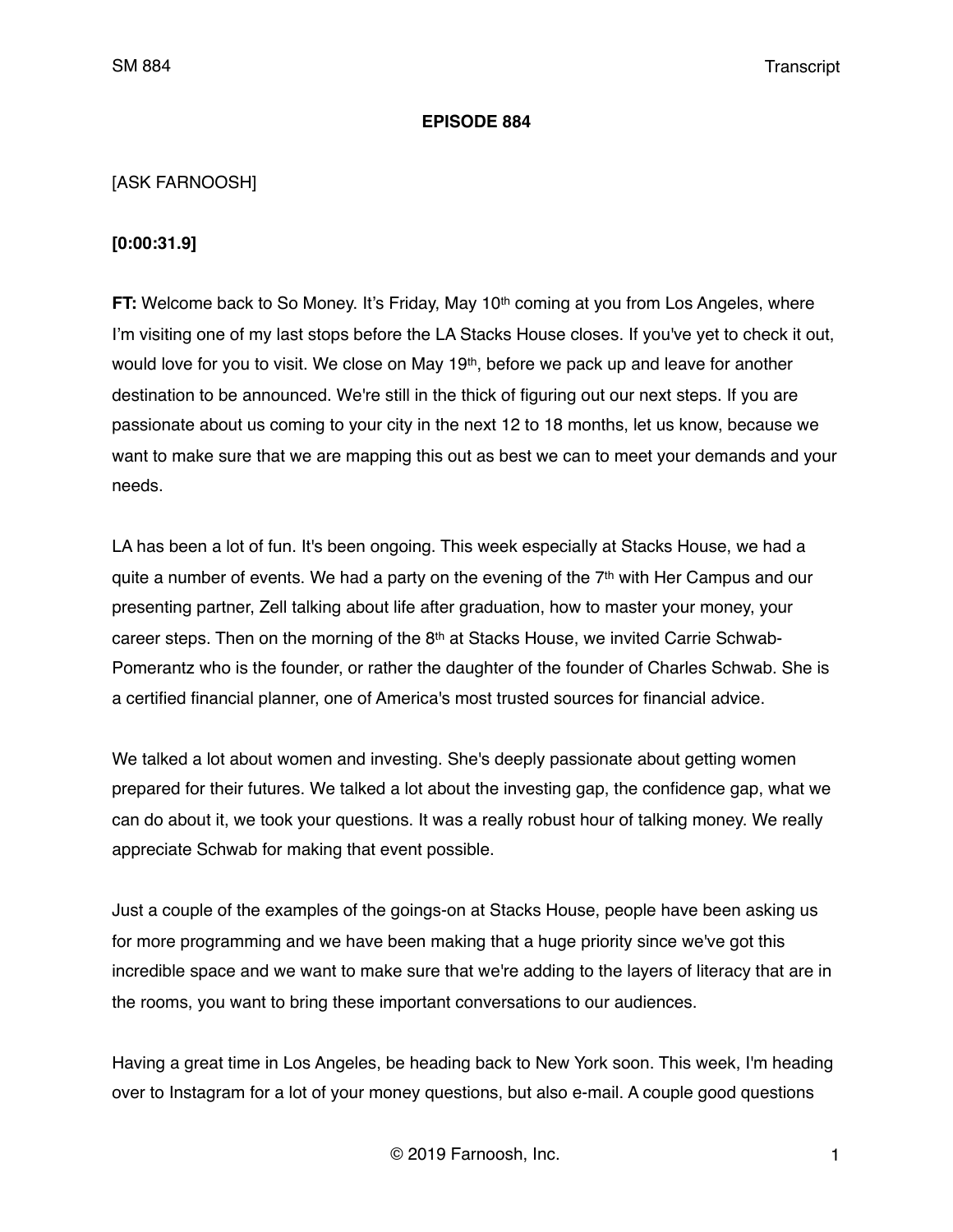coming in from the Ask Farnoosh button on the So Money Podcast website. I'm going to start with a question from Shannon who writes in and says, "I was passed up for a promotion, because I was on maternity leave when the new project was going to launch. It was something that was admitted to me was bad timing. They said that when the next opportunity for promotion comes up, I will be the first to be offered. Should I stick around for this or move on?"

I think that if you like this job Shannon and you like the responsibilities and you do believe that they're telling you the truth, then I don't see any reason for aborting the situation. If you have any hesitations around your upward mobility here, if you're feeling a bit resentful, if you feel the trust is broken, I think that it never hurts to look outside and see what your opportunities may be at other companies, if for no other reason to give you a sense of are your needs really being met at this company, or can they be met better someplace else?

If another company offers you a promotion, a job, that's leveraged, right? I'm not one to just wait around and hope for somebody else to make my life better. I think that it's important to do the good work, follow the rules, take their word, but also be your biggest advocate in this situation, which means that you're looking outside of this company as well, right? Seeing what else is out there that would make you happy. Are you being compensated accordingly? Is your value being met at this company, or could be met better someplace else?

It is harmless to just put the feelers out and maybe just do some digging and go on sites, talk to friends, go on LinkedIn, have coffee with friends who work at competing companies, and just understand the context of what's happening in the world and how you can maybe make the most of your career someplace else, or even at this company. It never hurts to just get more informed.

I would also go back to your employer, or whoever it was that communicated this to you and ask for a timeline. You're saying next opportunity from promotion, are we talking six months? Are we talking a year? Are we talking I don't know? I mean, it's really helpful to be able to better manage your expectations and also go back and say, "Is there anything else that you would like to see me perform? Any other goals that you want me to achieve to ensure and lock this in?" Because you want it to the best of your ability, make this not just a maybe, but a absolutely when this happens. Get it in writing; really important.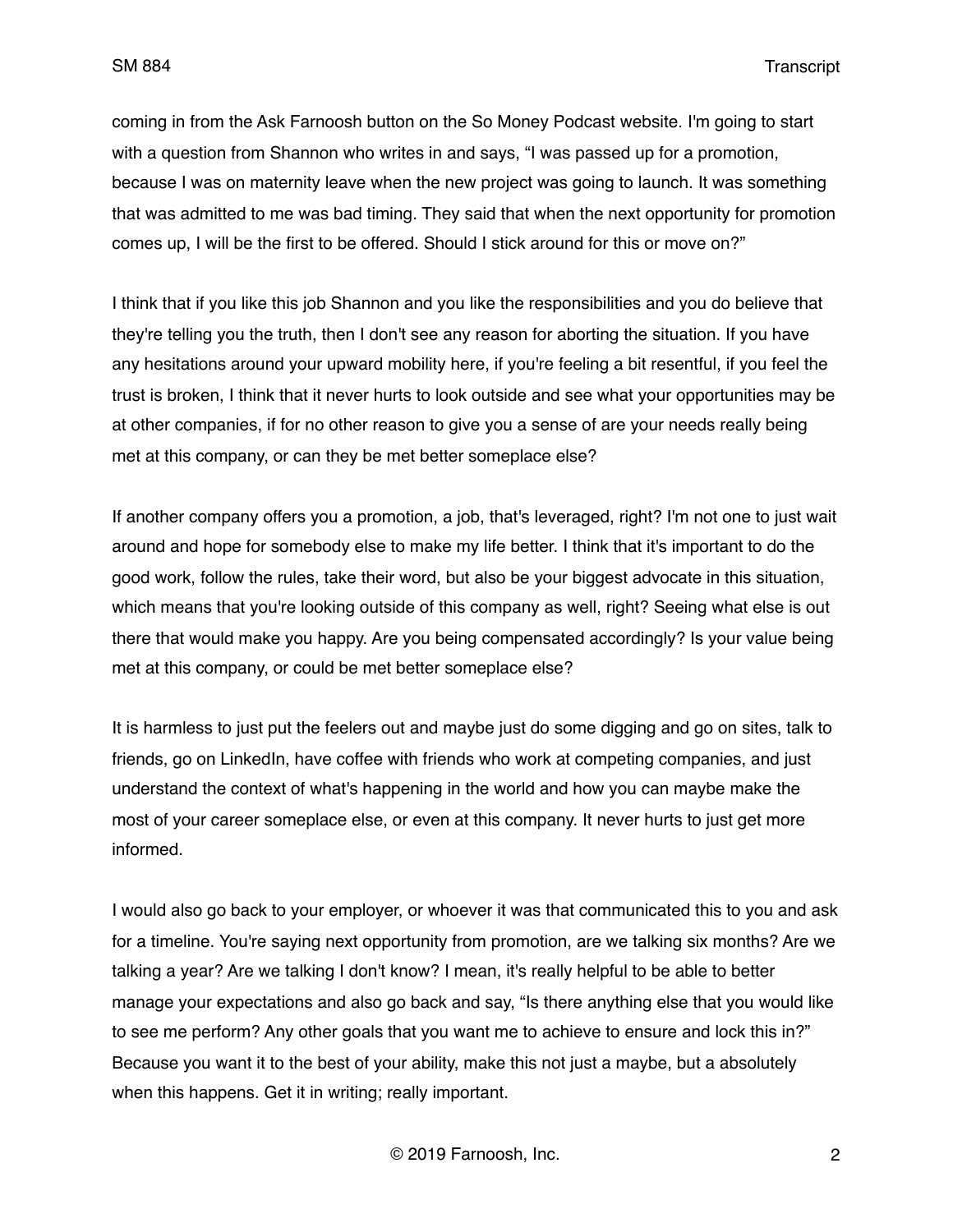I guess that was a few steps for you. One is to see what else is going on outside of this company that you might be able to apply for, that you'd be interested in maybe working someplace else, ask for more of a timeline from your employer as far as when this next promotion could arrive, and then what are some tactical next steps for you, as opposed to just keeping status quo. Are there other steps that would help to lock this in; other kinds of performances, other kinds of goals, achievements that would benefit you and as far as showcasing your capabilities, your value, etc.

No doubts that you are an incredible employee, or a huge asset to the company. I'm sure just doing what you're doing is going to be fantastic. I think really I'm asking this of you to ask your employer, because I want to make this a sure bet. The more you make your employer lay out the groundwork for you to get that promotion, the more you're holding them accountable, because you're going to go and do all that, no doubt. Then you're going to say, "Okay, I did it. Give me that promotion, please." If they don't, then that's a problem for them, because you're going to obviously have it in writing, you'll obviously have taken their word for it. It just makes them more accountable to their "promise." Good luck to you and please do keep us posted. I really appreciate this question.

All right, let's go to the gram. Got a couple questions there that I want to tackle. A lot of them, at least the first couple having to do with women who want to transition to financial planning as their next calling. I think that's really great. Simply, McKay, has this question for me. "I've gotten intensely passionate about financial literacy and education, especially for women and people my age. I've loved your podcast, platform and angle." Thank you. That's very nice of you to say.

The question she has is, "With this passion, do you think I need further education, formal or on the actual advisor side of the industry, or perhaps a CFP credential in order to be credible? I'd love to help people in this realm without necessarily being a wealth advisor. I'd love to hear your thoughts on how I can continue to sharpen my teeth in this area and bring value. I'm passionate learning more technical work every day in my profession, and a strong writer-speaker and advocate for women. Thanks for your time." She goes on to say, "I'm a true believer that empowered women empower women, and that empowered women can change the world."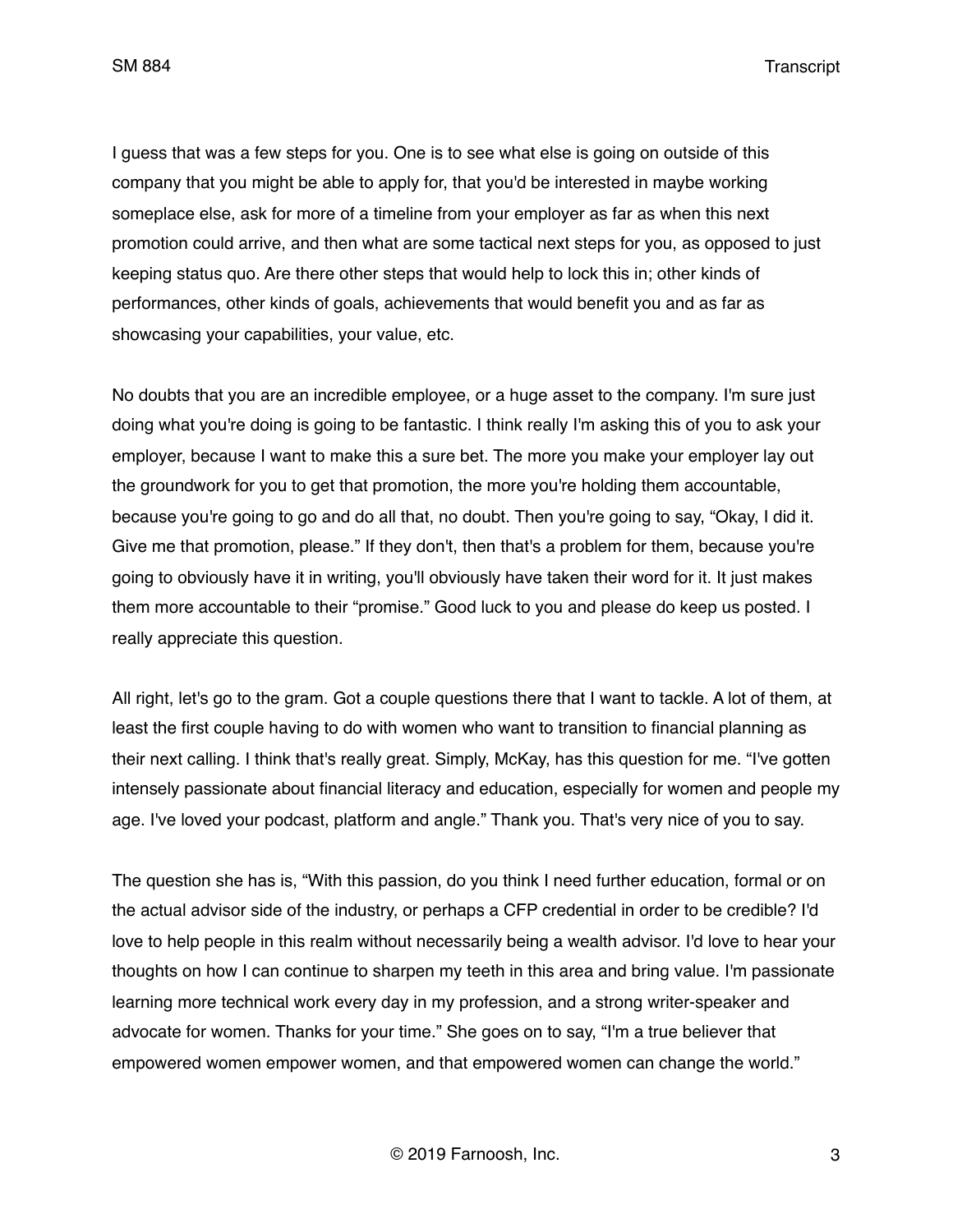Yes, ma'am. Wow, this is a great question. I'm really pleased to connect with you simply, McKay. I'm going to figure out what your real name is. McKay Manis. All right, so I'm sure you know my arrival, right? My story is that I started in this field as a journalist, sharpened my teeth reporting on this, talking to the experts, learning all the rules, basically self-taught. I didn't get the CFP, although I did at one point attempt to get the certified financial planner certification. I got the books. I enrolled in the course and then I just gave up, because I – well, I was pregnant and I had a book coming out and it was just way too much for me at the time. I thought I was just going to revisit it.

Then I was actually talking to more people who were certified financial planners and they said to me, "To be honest, unless you want to make money giving people advice one-on-one, you really don't need this certification." I mean, yeah, on the one hand, it can definitely be a way to establish your credibility, but they're like, "You've been doing this for 10 years and you've been very successful with it and people trust you and you know what you're talking about." If this is more of an ego thing, which it was and I've wanted it for my ego. I wanted to be able to tell people that had this and squash any doubts about my ability to really tackle this field as an expert.

I didn't feel having three books and all the TV shows and all the articles and 15, 10, 15 years of reporting experience was enough. I just felt I needed one more thing. I think hearing from the experts who were on the other side of it, who are the actual financial planners telling me actually, you don't need this. By the way, if you do go down this road, you're going to be subject to a lot more regulation and rules around how you communicate your advice. I love that I can just tell it like it is, with responsibility and within reason. I tell it like it is, which for a lot of financial planners that are constantly under review, it's a no, no.

You have to say things very by-the-book, and some things you just don't tackle, because it's not allowed, frankly. All that, I learned and I thought, "Okay, let me pause on this. I think that I was getting in over my head and I was getting ahead of myself and perhaps I don't actually need this." I ultimately decided that I wasn't going to pursue that path. Now for you, I think that again, if you aren't somebody and you said to me, you're not somebody who wants to dole out one-onone advice to clients.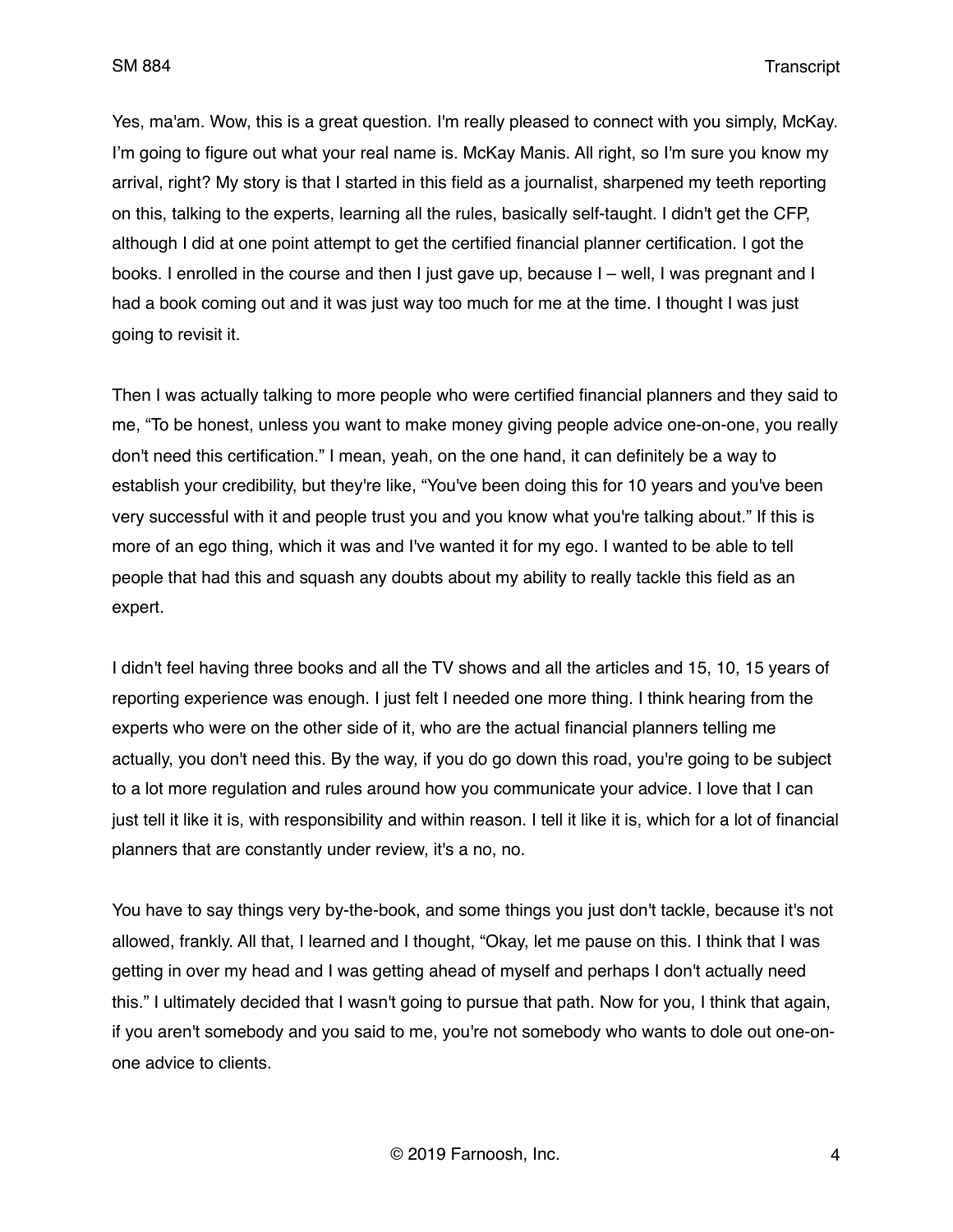If you did want to do that, then I would say a CFP would be important to have, especially if you're talking about retirement planning and financial advice and investing and things like that. What it tends to mean more, like you're interested in pursuing is wealth coaching, right? Or at least, speaking, being a thought leader in this space, having your ideas out there inspiring people to take more control of their finances, women in particular. I think that you can definitely do that through your own learning, from talking more about yourself, your journey.

I think increasingly, we're seeing a lot of financial experts arrive in the space who come with a lot of personal experience, right? They got themselves out of debt. They and through that, learned a lot about the rules and the how-to's and then teach that. As we know, money is 20% math; managing your money well is 20% math, 80% mindset. I mean, I believe that. Maybe along the way too, it helps if the system would change. I do think that there's a lot of personal accountability at play and to the extent that you can provide that motivation for that personal accountability part, they could be really, really valuable.

I guess what I'm telling you is perhaps, it's really thinking about what unique proposition you can bring to this market, what is your voice, what is your unique way of storytelling, what is your perspective that is maybe fresh or different or new, that can layer on to this already really rich world of personal finance advice that we have. Maybe you'd want to think about becoming a licensed coach in this field.

There are people who become money coaches and that's a whole different path and you can Google it. I've written about it for O Magazine. There's definitely a lot of good work that's being done in that place. People go to see wealth coaches, not because they want to learn how to maybe plan for retirement, or invest, but rather they want to maybe get their minds in a healthy place to be able to manage their money with more precision and to have their money be more in alignment with their personal goals and values. I think that maybe the space where you're most interested in, so I would look into maybe becoming a money coach, or a wealth coach.

Really, it's about honing in on your personal story, sharing that, inspiring people through your own experiences, your own perspectives. I think that is much needed in the world more and more, especially for women. I encourage you to just keep at it. Really, the only reason I'd see you wanting to get the CFP is if you actually wanted to open up a practice and give people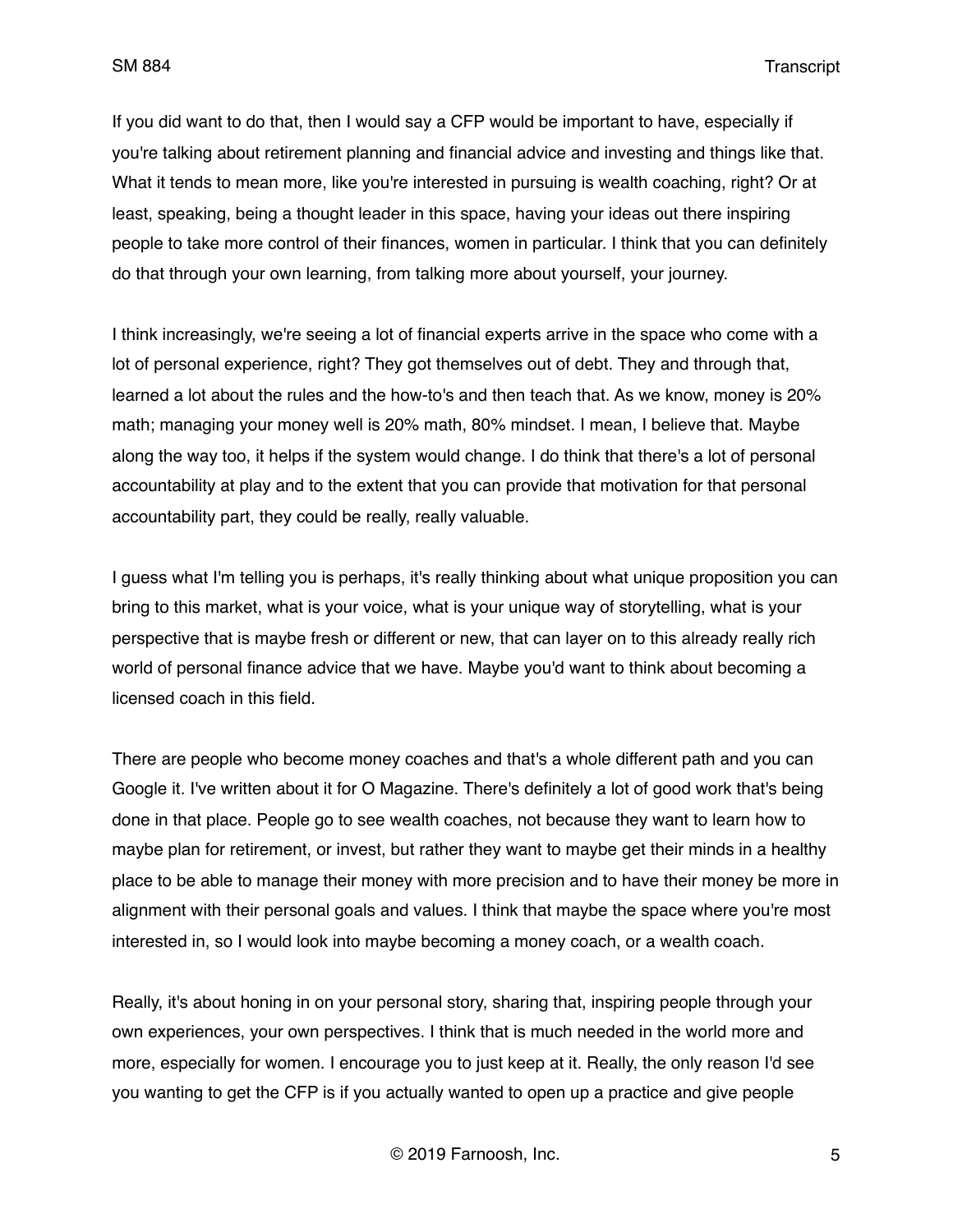specific financial advice. Good luck to you. Thanks for your question. Really honored to have you in the audience. I thought we had another question about someone wanting to become a CFP. I can't find it now. Oh, the maze of Instagram. If you did ask a question about that and I didn't answer it, I hope that answering simply McKay's question was helpful, because it was along the same lines.

I want to move now to a question from Self-Help is the Instagram handle. Natalie. Hi, Natalie. She says, "Farnoosh, I love your podcast." Thank you so much. That's me telling you thank you so much Natalie. She says, "I have a question. I received my tax return. While it is not a large amount of money, I'm not quite sure what I should do with it. Should I open up a Roth IRA? Should I use it to invest in index funds? Should I do a bit of both?"

Well, you can do both and you can do both by opening up a Roth IRA, and within that Roth IRA, allocating your money towards index funds, boom. Got that? Let's take a giant step back for a second, because it sounds like, if you're not 100% sure that investing is the path to take, maybe there are other things to do with this money. I hope that you're at least answering the question, what are my goals this year, okay? Or what do I need to play a bit of catch-up on from my financial planning – in my financial planning life?

If it's retirement, then a Roth IRA makes a lot of sense. If it's rainy day savings, maybe you're falling short on the emergency savings bucket, then maybe you put some of this refund into that. I would say that if your emergency account is nil, then I would use this to more fund the emergency account. If you're feeling good in that department, but then you're feeling retirement's a bit lagging, then I would put it into a Roth IRA for sure, especially if you can qualify for one still, because we know Roth IRAs, they do have income qualifications, right? Once you make over a certain amount of money, you no longer qualify.

People love the Roth IRA. I love the Roth IRA, because it's very flexible, you can take out your contributions at any point to if you need to say, pay for an emergency bill, or there's some unexpected bill. I don't love that strategy, but it's there for that if you need to. I'd love to just keep the Roth IRA for retirement purposes. Unlike a traditional IRA, you cannot take out your contributions without penalty before age 59 and a half. Roth IRA, you can.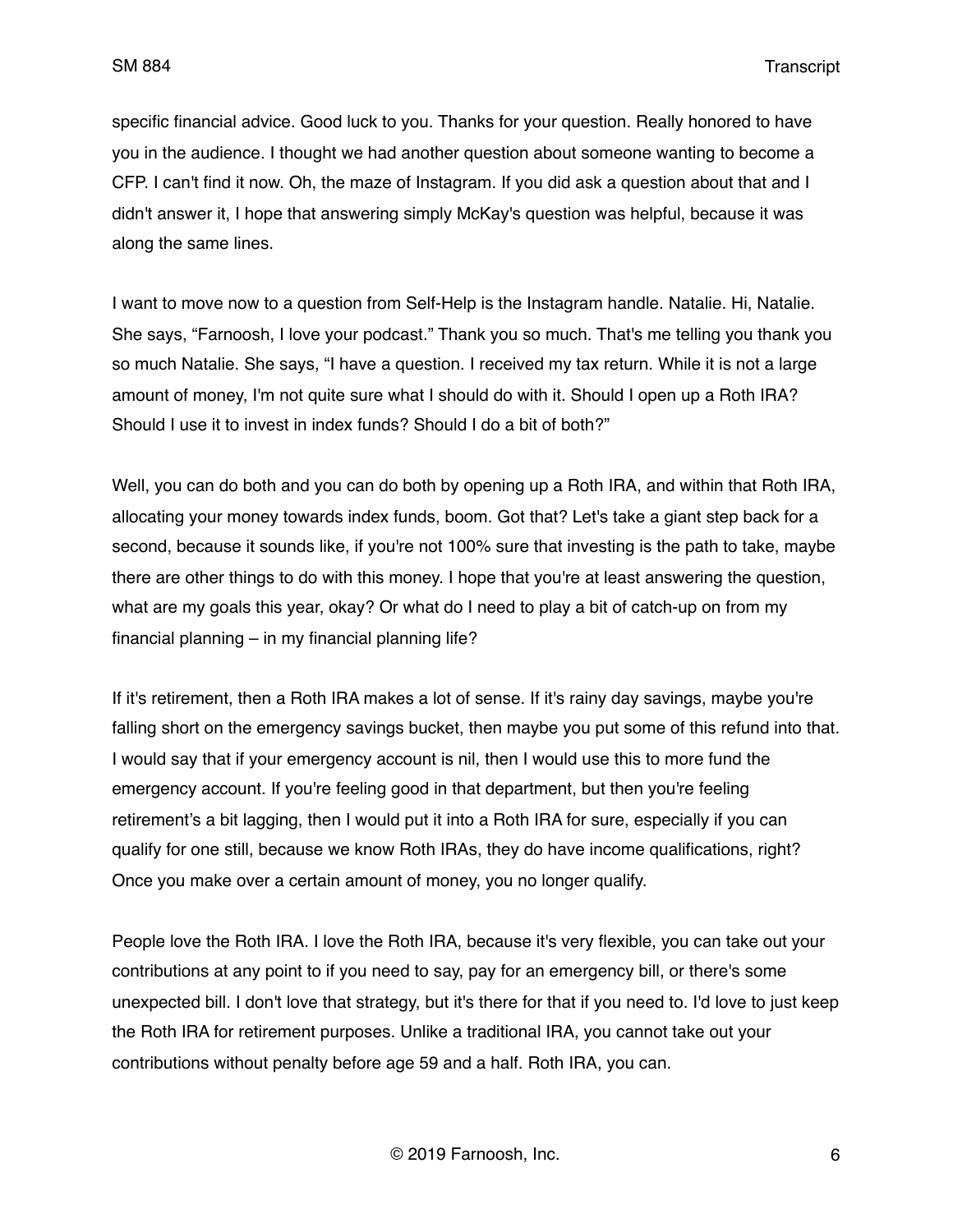Not to be confused with your earnings, just your contributions. If you put in a dollar today, you can take that dollar out tomorrow, or in five years penalty free, and also tax free. That's good. Then within the Roth IRA, you can choose hopefully some index funds, which are smart to invest in, because they are low-fee, tend to be low-fee, lower feed than average and historically, do very well over the long run when they track, say the US stock market. I like this question. Congrats on your little bit of a refund. I was not in that camp this year. No siree, which is very annoying, but there's always next year. Thanks for your question.

All right, Anna Banana 1365. Anna, science major, wine lover and wife to my high school sweetie. Nice to meet you. She has a question and it goes like this, "I'm writing, because my husband and I are currently concerned about my sister-in-law. My sister-in-law is a hairstylist and is struggling with making ends meet as an independent contractor and has recently run into some tax confusion, where she's paying a lot in taxes after filing. She's also considering getting married to her long-term partner to get the added tax deduction. We want to help her and we're concerned with some of her financial decision-making."

"We made an appointment with a CFP, so she can get some guidance from a professional. We were wondering what questions we should be asking at our appointment with her. I don't know enough about owning a small business, so I was hoping you had some advice." Well first of all, how lucky is your sister-in-law to have you and her brother in her life? Before I was finishing this question, I was thinking money intervention much? It sounds you've had one with her. I will say it can be really overwhelming to own your own business and to have to deal with the tax implications and your own bookkeeping and all of that. It does sound she needs a little bit of help in her life.

She's running a business. It's really hard to be keeping tabs on all these other things that are going on that are important, like your taxes, your bookkeeping, etc. I think that as you meet with this financial advisor, before you meet with this advisor, do start a list of questions. Hopefully, this advisor will just have all the answers without you having to ask for the answers. Just come prepared.

I think it's important that she first of all, just really gets herself set up with various accounts, banking accounts, where she's got checking, savings. Then I would also funnel out a bit of a tax

© 2019 Farnoosh, Inc. 7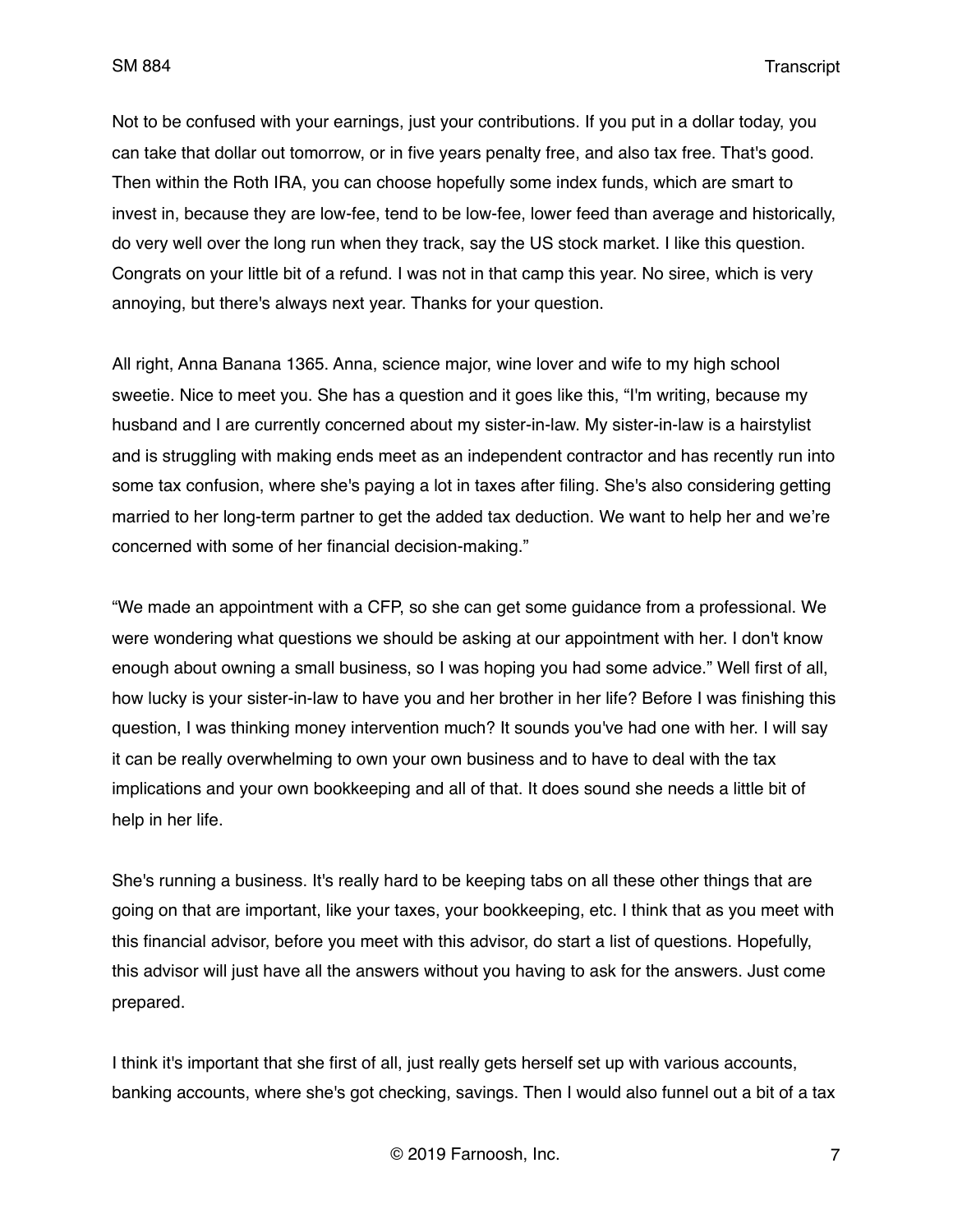fund. You really need to be cognizant of taxes. One of the ways to prepare for your taxes, because it's not going to be taken out by the government in each of your paychecks. It's really on you to account for them, that you set aside from every portion of your income; maybe it's every month, or every week, or whatever how she wants to do it, to take out a percentage and just put it into an account that she doesn't touch, that's there for her when she pays her taxes.

I would also suggest that she start to pay her taxes quarterly. That's just something that as a contractor, as a self-employed person, you're advised to do, so that you don't end up with this massive tax bill at the end of the year, that you can adjust as you go throughout the year too, because sometimes you make more, sometimes you make less. Every quarter, you have this opportunity to adjust how much you're paying into Uncle Sam's coffers.

More than a financial planner, I think she needs someone who is very astute when it comes to small business taxes. When you meet with this planner, I would ask who you recommend for her to work with, to help make sure that she is paying her taxes accordingly, correctly, on time, all the things. Maybe even to someone to go back and look at the taxes that she has paid and see if there's any need for amendments, because if she's overpaid, or whatever, or I think that there's still time to reconcile that. First things first, talking to this planner about firstly, how to maybe set up her income streams so that she is saving for herself, saving for the business and saving for taxes, and of course, paying her expenses too.

Then what recommendations does this person have for her taxes? Is there a person, or people that she, or he likes to work with? A lot of financial planners work with tax preparers. It's great that if they have someone that they recommend, they can work together throughout the year, communicate is really helpful. Along the way, I think having a bookkeeper would be good too. There are softwares out there. I use QuickBooks, but I also have someone who is a freelance bookkeeper to just reconcile my books every month. This person communicates with my tax team. This way, it really saves me a lot of time and frankly, I don't have all the answers. I don't really know all the things, so I bring in the experts who do. I pay them and they get the work done.

It's really worth the investment to bring in these sorts of people, especially when you're a solopreneur and you're busy. I'm sure as a hairdresser, she's on her feet all day, she's working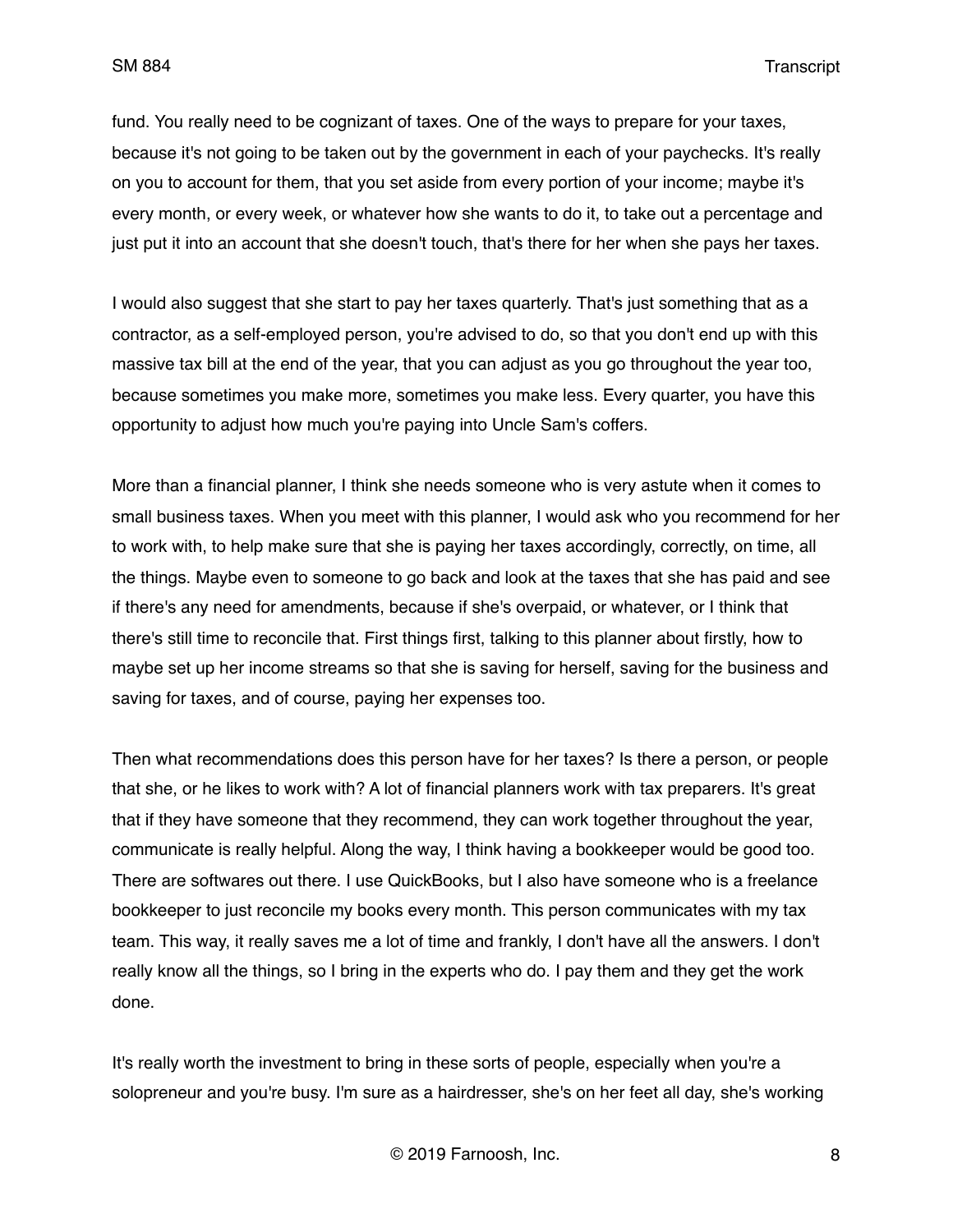long hours, it's the last thing you want to be dealing with when you get home. I would also ask about the financial implications of getting married and how this is going to help, or hurt her taxes. I don't know. I don't think that getting married for the tax benefits is a reason to get married. It would be probably a good question if they're out there, as she's thinking of getting married to this person. How does this impact her taxes?

The financial planner may or may not know, because financial planning, you have some tax knowledge me expertise in taxes, but it's not your domain. Again, that might be something for the tax planner to answer. Again, really just want to say that I'm impressed that you have really gone above and beyond most family members to do this for your sister-in-law. I think that's really kind of you and generous of you. Hopefully, she's appreciative of this. I just would say, tell her to take a breath, take a minute, help is out there, she really needs to open herself up to that, and know that in good time and with good help, she will see a less stressful day. I know this is probably stressing her out. Take her out after the financial planning meeting, get her a nice dinner and calm her down and just tell her that everything will be okay. She really needs to invest in some of these experts to keep her playing by the rules, playing by the books and taking the stress off the table.

I have a question here from Becca. Her question is how to increase the advocacy you have for yourself. Recently, I gave a talk on my friend Jesse Johnson's online community forum. We talked a lot about being your biggest advocate. This person, Becca, followed up with a great question and she wants to know how to be a bigger advocate for yourself? Plain and simple, she says, "Your talk really made me realize how much I am not advocating for myself." This is really with regards to your career, because I think that unfortunately, as much as you think you're doing a great job at work, unless you're being the person that is advocating for yourself sometimes goes unnoticed.

One of the things that I learned early on in my career was that you have to be your biggest advocate. I think for especially younger generations that are new to the workforce, it's really disturbing sometimes and unsettling when they arrive at a job and they do what they think is a really great job and they're adding value, and it gets unnoticed, it goes unnoticed. The reality is it's not intentional. Your boss isn't trying to deliberately ignore you. What's happening is that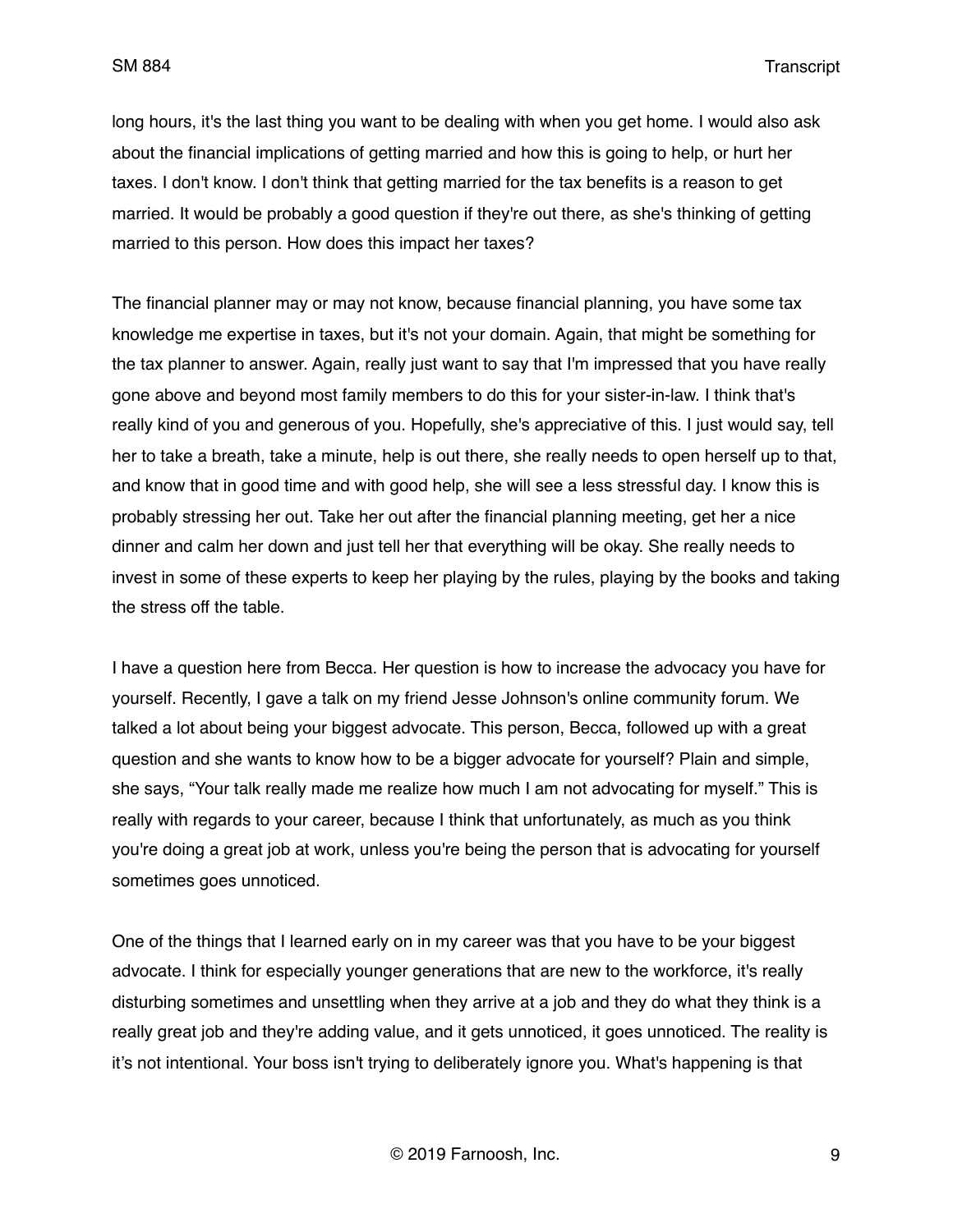work gets busy. As soon as you finish one task, you're on to the next. There is an expectation that you're going to deliver.

Unless, it's above and beyond, sometimes it doesn't really get appreciated or acknowledged. Even when it is above and beyond, it doesn't always get appreciated and acknowledged. To the extent that you can be an advocate for yourself in the workplace is really important. How you do it without seeming like you have a big ego, or that you're self-centered, or not one for the team, is that you make it about the team. You have to acknowledge that your success could not have happened without the great work of others within the company, within the team.

After you accomplish something phenomenal, great. You want to be your biggest advocate. You celebrate it by acknowledging the great works and efforts of your team that allowed you to all to arrive at this finish line. If you just closed a great deal at work, maybe you feel a lot of it – the credit was due to you, but it's also about making sure that you're giving credit where it's due and saying, "Hey." Sending an e-mail out to your boss and seeing all the team members and just saying, "I just want to take a moment and say after three months of a lot of work and long hours, I just want to give my team a huge congratulations." Call people out, because what's that showing is that you're being a great leader, okay? It's also obviously showing that you are part of this success and that you spearheaded it, but that you are really a great leader.

A leader does not necessarily just talk about him or herself and how great she is, right? It's all about empowering everybody else around you and being visible as that person. I think, it inherently puts you in a position where people see you as someone who is effective and is capable and is good at their work. That would be one way of doing it. Then journaling all your success is really important. Not so that you can constantly be putting it in front of your boss's face, but when it is time to ask for a raise, ask for a promotion, when you're up for a possible raise or promotion, to have all of this journaled, so that you can reference it readily, because a lot of times we forget about the value that we bring to the table, right? Or we just don't really see it as a value-add, or just doing our job.

Really being aware of that and looking from the outside in and saying, "Okay, today was a good day. What are three things that I did that I felt really proud about?" Writing them down and just keeping a log of that, so that you're really prepared when it comes time to talk about yourself. I